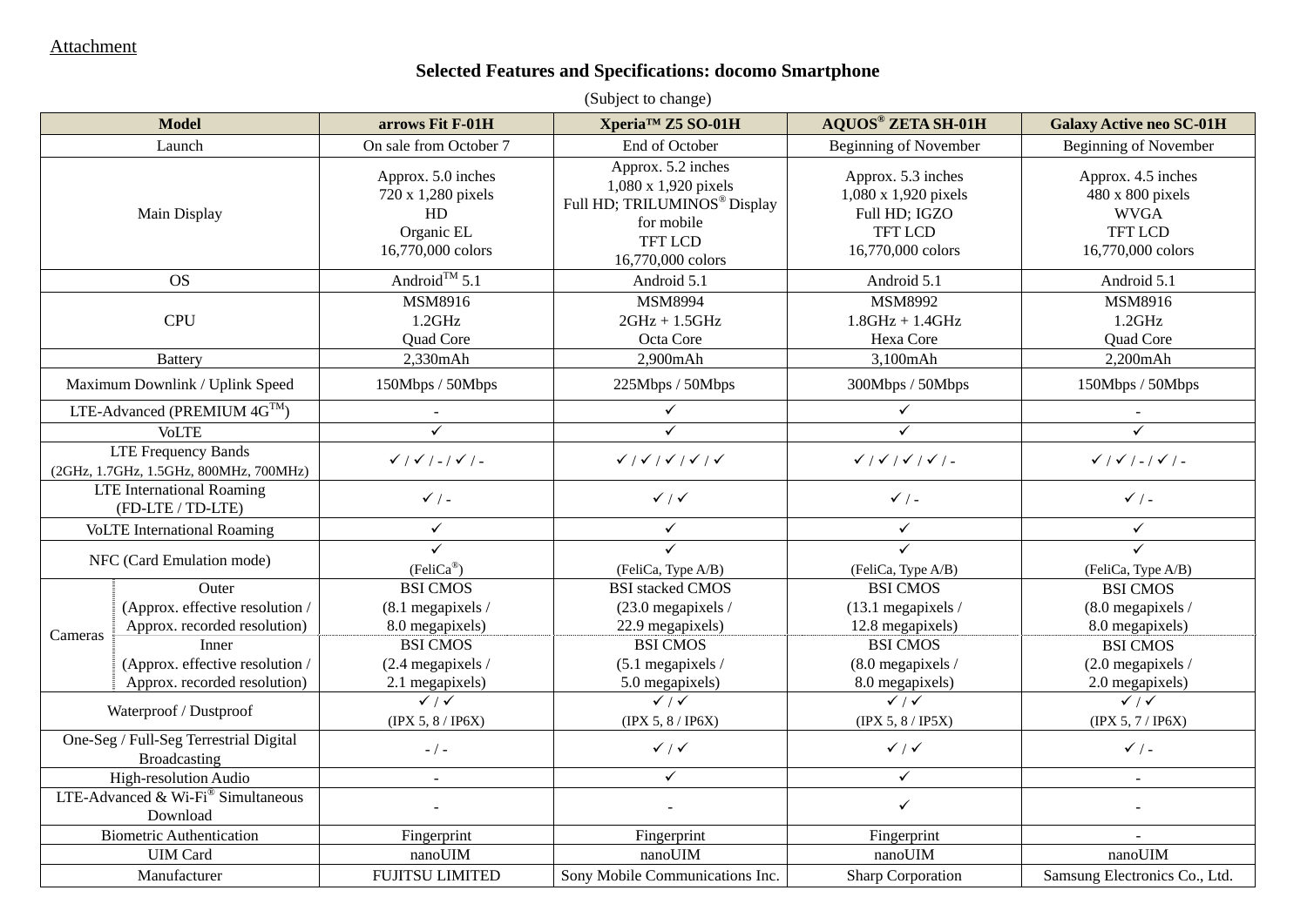#### **Selected Features and Specifications: docomo Smartphone** *(continued)*

|                                                               | Xperia <sup>™</sup> Z5 Premium SO-03H<br><b>Model</b><br>Xperia <sup>™</sup> Z5 Compact SO-02H |                                                                                                                         | arrows NX F-02H                                                                                                               | <b>AQUOS Compact SH-02H</b>                                                                        |                                                                                                    |
|---------------------------------------------------------------|------------------------------------------------------------------------------------------------|-------------------------------------------------------------------------------------------------------------------------|-------------------------------------------------------------------------------------------------------------------------------|----------------------------------------------------------------------------------------------------|----------------------------------------------------------------------------------------------------|
|                                                               | Launch                                                                                         | Middle of November                                                                                                      | End of November                                                                                                               | End of November                                                                                    | <b>Beginning of December</b>                                                                       |
|                                                               | Main Display                                                                                   | Approx. 4.6 inches<br>720 x 1,280 pixels<br>HD; TRILUMINOS Display<br>for mobile<br><b>TFT LCD</b><br>16,770,000 colors | Approx. 5.5 inches<br>2,160 x 3,840 pixels<br>4K UHD; TRILUMINOS Display<br>for mobile<br><b>TFT LCD</b><br>16,770,000 colors | Approx. 5.4 inches<br>1,440 x 2,560 pixels<br>WQHD; IPS-NEO<br><b>TFT LCD</b><br>16,770,000 colors | Approx. 4.7 inches<br>1,080 x 1,920 pixels<br>Full HD; IGZO<br><b>TFT LCD</b><br>16,770,000 colors |
|                                                               | <b>OS</b>                                                                                      | Android 5.1                                                                                                             | Android 5.1                                                                                                                   | Android 5.1                                                                                        | Android 5.1                                                                                        |
|                                                               | <b>CPU</b>                                                                                     | MSM8994<br>$2GHz + 1.5GHz$<br>Octa Core                                                                                 | MSM8994<br>$2GHz + 1.5GHz$<br>Octa Core                                                                                       | MSM8992<br>$1.8$ GHz + $1.4$ GHz<br>Hexa Core                                                      | MSM8992<br>$1.8$ GHz + $1.4$ GHz<br>Hexa Core                                                      |
|                                                               | <b>Battery</b>                                                                                 | 2,700mAh                                                                                                                | 3,430mAh                                                                                                                      | 3,390mAh                                                                                           | 2,810mAh                                                                                           |
|                                                               | Maximum Downlink / Uplink Speed                                                                | 225Mbps / 50Mbps                                                                                                        | 225Mbps / 50Mbps                                                                                                              | 225Mbps / 50Mbps                                                                                   | 150Mbps / 50Mbps                                                                                   |
|                                                               | LTE-Advanced (PREMIUM 4G)                                                                      | $\checkmark$                                                                                                            | $\checkmark$                                                                                                                  | $\checkmark$                                                                                       |                                                                                                    |
| <b>VoLTE</b>                                                  |                                                                                                | $\checkmark$                                                                                                            | $\checkmark$                                                                                                                  | $\checkmark$                                                                                       | $\checkmark$                                                                                       |
| LTE Frequency Bands<br>(2GHz, 1.7GHz, 1.5GHz, 800MHz, 700MHz) |                                                                                                | $\checkmark$ / $\checkmark$ / $\checkmark$ / $\checkmark$ / $\checkmark$                                                | $\checkmark$ / $\checkmark$ / $\checkmark$ / $\checkmark$ / $\checkmark$                                                      | $\checkmark$   $\checkmark$   $\checkmark$   $\checkmark$   -                                      | $\checkmark$ / $\checkmark$ / - / $\checkmark$ / -                                                 |
| <b>LTE</b> International Roaming<br>(FD-LTE / TD-LTE)         |                                                                                                | $\checkmark$ / $\checkmark$                                                                                             | $\checkmark$ / $\checkmark$                                                                                                   | $\checkmark$ / -                                                                                   | $\checkmark$ / -                                                                                   |
| <b>VoLTE</b> International Roaming                            |                                                                                                | $\checkmark$                                                                                                            | $\checkmark$                                                                                                                  | $\checkmark$                                                                                       | $\checkmark$                                                                                       |
| NFC (Card Emulation mode)                                     |                                                                                                | ✓                                                                                                                       | $\checkmark$                                                                                                                  | $\checkmark$                                                                                       | $\checkmark$                                                                                       |
|                                                               |                                                                                                | (FeliCa, Type A/B)                                                                                                      | (FeliCa, Type A/B)                                                                                                            | (FeliCa, Type A/B)                                                                                 | (FeliCa, Type A/B)                                                                                 |
|                                                               | Outer                                                                                          | <b>BSI</b> stacked CMOS                                                                                                 | <b>BSI</b> stacked CMOS                                                                                                       | <b>BSI</b> stacked CMOS                                                                            | <b>BSI CMOS</b>                                                                                    |
|                                                               | (Approx. effective resolution /                                                                | $(23.0$ megapixels /                                                                                                    | (23.0 megapixels /                                                                                                            | $(21.5$ megapixels /                                                                               | (13.1 megapixels /                                                                                 |
| Cameras                                                       | Approx. recorded resolution)                                                                   | 22.9 megapixels)                                                                                                        | 22.9 megapixels)                                                                                                              | 20.7 megapixels)                                                                                   | 12.8 megapixels)                                                                                   |
|                                                               | Inner                                                                                          | <b>BSI CMOS</b>                                                                                                         | <b>BSI CMOS</b>                                                                                                               | <b>BSI CMOS</b>                                                                                    | <b>BSI CMOS</b>                                                                                    |
|                                                               | (Approx. effective resolution /                                                                | $(5.1$ megapixels /                                                                                                     | $(5.1$ megapixels /                                                                                                           | $(2.4$ megapixels /                                                                                | $(5.0$ megapixels /                                                                                |
|                                                               | Approx. recorded resolution)                                                                   | 5.0 megapixels)                                                                                                         | 5.0 megapixels)                                                                                                               | 2.1 megapixels)                                                                                    | 5.0 megapixels)                                                                                    |
|                                                               | Waterproof / Dustproof                                                                         | $\sqrt{11}$                                                                                                             | $\sqrt{11}$                                                                                                                   | $\sqrt{11}$                                                                                        | $\sqrt{11}$                                                                                        |
| One-Seg / Full-Seg Terrestrial Digital                        |                                                                                                | (IPX 5, 8/IP6X)<br>$\checkmark$ / -                                                                                     | (IPX 5, 8/IP6X)<br>$\checkmark$ / $\checkmark$                                                                                | (IPX 5, 8/IP6X)<br>$\checkmark$ / $\checkmark$                                                     | (IPX 5, 7/IP6X)<br>$\checkmark$ / -                                                                |
| Broadcasting<br>High-resolution Audio                         |                                                                                                | $\checkmark$                                                                                                            | $\checkmark$                                                                                                                  | $\checkmark$                                                                                       | $\checkmark$                                                                                       |
|                                                               | LTE-Advanced & Wi-Fi Simultaneous<br>Download                                                  |                                                                                                                         |                                                                                                                               | $\checkmark$                                                                                       | $\checkmark$                                                                                       |
| <b>Biometric Authentication</b>                               |                                                                                                | Fingerprint                                                                                                             | Fingerprint                                                                                                                   | Iris recognition                                                                                   |                                                                                                    |
|                                                               | <b>UIM Card</b>                                                                                | nanoUIM                                                                                                                 | nanoUIM                                                                                                                       | nanoUIM                                                                                            | nanoUIM                                                                                            |
|                                                               | Manufacturer                                                                                   | Sony Mobile Communications Inc. Sony Mobile Communications Inc.                                                         |                                                                                                                               | <b>FUJITSU LIMITED</b>                                                                             | <b>Sharp Corporation</b>                                                                           |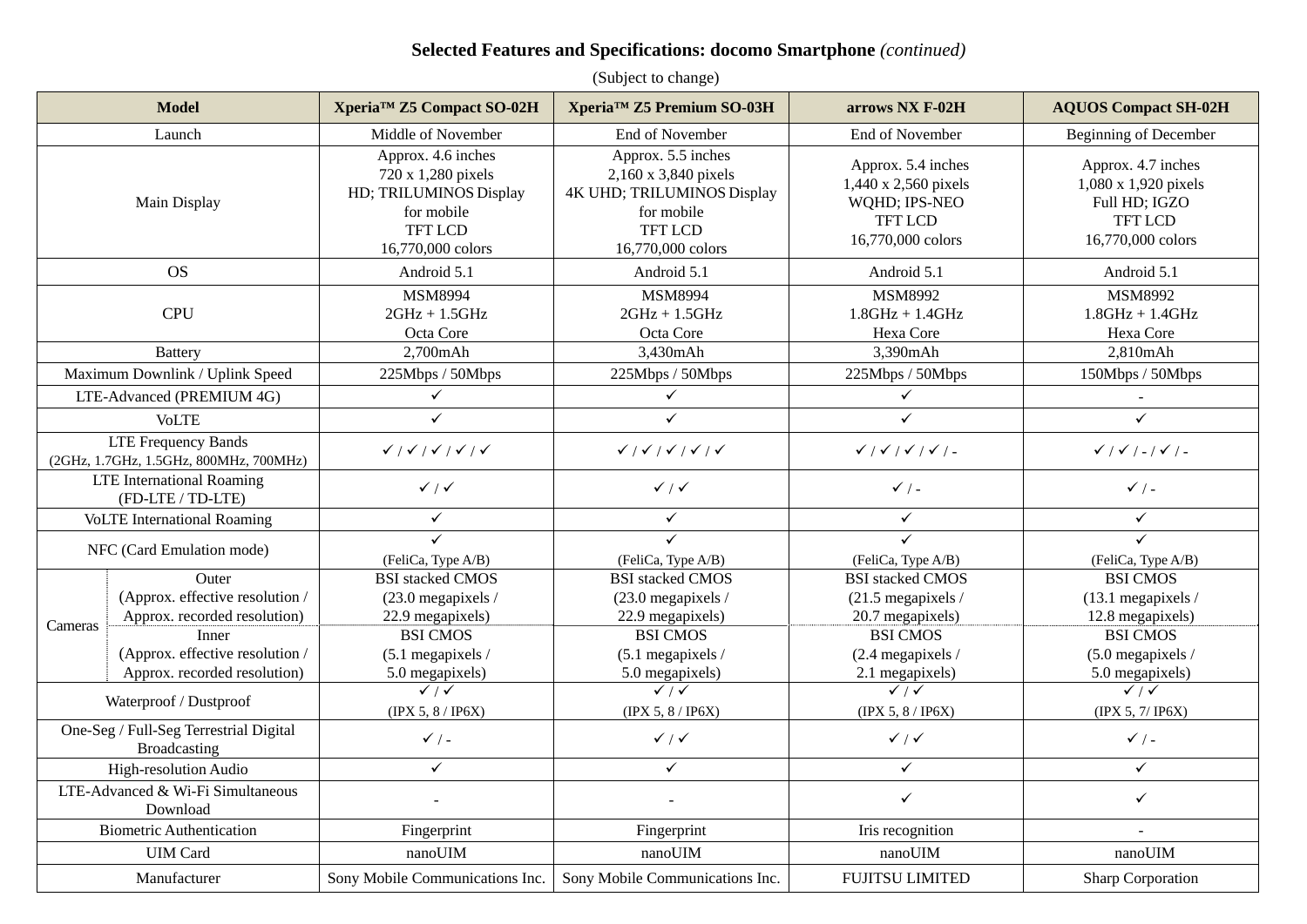#### **Selected Features and Specifications: docomo Smartphone** *(continued)*

| <b>Model</b>                                           |                                                                          | <b>Disney Mobile on docomo DM-01H</b>                                                              |
|--------------------------------------------------------|--------------------------------------------------------------------------|----------------------------------------------------------------------------------------------------|
|                                                        | Launch                                                                   | End of January                                                                                     |
| Main Display                                           |                                                                          | Approx. 4.7 inches<br>1,080 x 1,920 pixels<br>Full HD; IGZO<br><b>TFT LCD</b><br>16,770,000 colors |
|                                                        | OS                                                                       | Android 5.1                                                                                        |
| <b>CPU</b>                                             |                                                                          | <b>MSM8992</b><br>$1.8$ GHz + $1.4$ GHz<br>Hexa Core                                               |
|                                                        | <b>Battery</b>                                                           | 2,810mAh                                                                                           |
|                                                        | Maximum Downlink / Uplink Speed                                          | 150Mbps / 50Mbps                                                                                   |
|                                                        | LTE-Advanced (PREMIUM 4G)                                                |                                                                                                    |
|                                                        | <b>VoLTE</b>                                                             |                                                                                                    |
|                                                        | <b>LTE Frequency Bands</b><br>(2GHz, 1.7GHz, 1.5GHz, 800MHz, 700MHz)     | $\checkmark$ / $\checkmark$ / - / $\checkmark$ / -                                                 |
|                                                        | <b>LTE</b> International Roaming<br>(FD-LTE / TD-LTE)                    | $\checkmark$ / -                                                                                   |
|                                                        | <b>VoLTE</b> International Roaming                                       |                                                                                                    |
| NFC (Card Emulation mode)                              |                                                                          | (FeliCa, Type A/B)                                                                                 |
| Cameras                                                | Outer<br>(Approx. effective resolution /<br>Approx. recorded resolution) | <b>BSI CMOS</b><br>$(13.1$ megapixels /<br>12.8 megapixels)                                        |
|                                                        | Inner<br>(Approx. effective resolution /<br>Approx. recorded resolution) | <b>BSI CMOS</b><br>$(5.0$ megapixels /<br>5.0 megapixels)                                          |
| Waterproof / Dustproof                                 |                                                                          | $\checkmark$ / $\checkmark$<br>(IPX 5, 8/IP6X)                                                     |
| One-Seg / Full-Seg Terrestrial Digital<br>Broadcasting |                                                                          | $\checkmark$ / -                                                                                   |
| High-resolution Audio                                  |                                                                          | ✓                                                                                                  |
| LTE-Advanced & Wi-Fi Simultaneous<br>Download          |                                                                          | ✓                                                                                                  |
|                                                        | <b>Biometric Authentication</b>                                          |                                                                                                    |
|                                                        | <b>UIM</b> Card                                                          | nanoUIM                                                                                            |
| Manufacturer                                           |                                                                          | Sharp Corporation                                                                                  |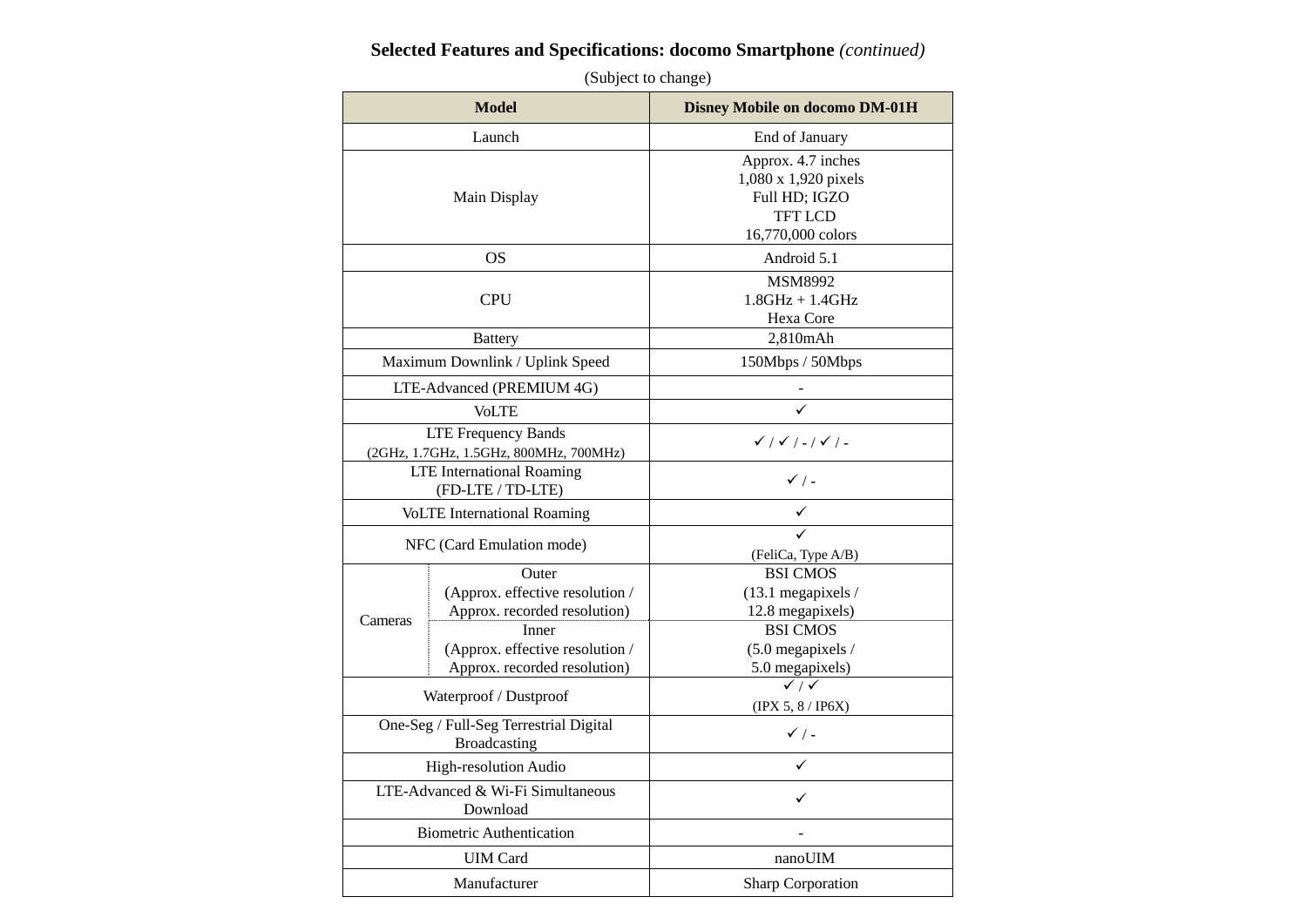#### **Selected Features and Specifications: Other smartphone**

(Subject to change)

| <b>Model</b>                                           |                                                                          | $N$ exus <sup>TM</sup> 5X                                               |
|--------------------------------------------------------|--------------------------------------------------------------------------|-------------------------------------------------------------------------|
|                                                        | Launch                                                                   | End of October                                                          |
| Main Display                                           |                                                                          | Approx. 5.2 inches<br>1,920 x 1,080 pixels<br>Full HD<br><b>TFT LCD</b> |
|                                                        | <b>OS</b>                                                                | Android 6.0                                                             |
|                                                        | <b>CPU</b>                                                               | MSM8992<br>$1.8$ GHz + $1.2$ GHz<br>Hexa Core                           |
|                                                        | <b>Battery</b>                                                           | 2,700mAh                                                                |
|                                                        | Maximum Downlink / Uplink Speed                                          | 262.5Mbps / 50Mbps                                                      |
|                                                        | LTE-Advanced (PREMIUM 4G)                                                | ✓                                                                       |
|                                                        | <b>VoLTE</b>                                                             |                                                                         |
|                                                        | <b>LTE Frequency Bands</b><br>(2GHz, 1.7GHz, 1.5GHz, 800MHz, 700MHz)     | $\checkmark$ / $\checkmark$ / - / $\checkmark$ / -                      |
| <b>LTE</b> International Roaming<br>(FD-LTE / TD-LTE)  |                                                                          | $\checkmark$ / $\checkmark$                                             |
| <b>VoLTE</b> International Roaming                     |                                                                          |                                                                         |
| NFC (Card Emulation mode)                              |                                                                          |                                                                         |
| Cameras                                                | Outer<br>(Approx. effective resolution /<br>Approx. recorded resolution) | <b>CMOS</b><br>(12.35 megapixels /<br>12.3 megapixels)                  |
|                                                        | Inner<br>(Approx. effective resolution /<br>Approx. recorded resolution) | <b>CMOS</b><br>$(5.0$ megapixels /<br>5.0 megapixels)                   |
| Waterproof / Dustproof                                 |                                                                          | $-$ / $-$                                                               |
| One-Seg / Full-Seg Terrestrial Digital<br>Broadcasting |                                                                          | $-$ / $-$                                                               |
| High-resolution Audio                                  |                                                                          |                                                                         |
| LTE-Advanced & Wi-Fi Simultaneous<br>Download          |                                                                          | <b>TBD</b>                                                              |
| <b>Biometric Authentication</b>                        |                                                                          | Fingerprint <sup>2</sup>                                                |
| <b>UIM Card</b>                                        |                                                                          | nanoUIM                                                                 |
| Manufacturer                                           |                                                                          | LG Electronics Japan Inc.                                               |

*1 Not available for video calls*

*2 Not available for "docomo Mobile payment" service or "docomo ID" logins*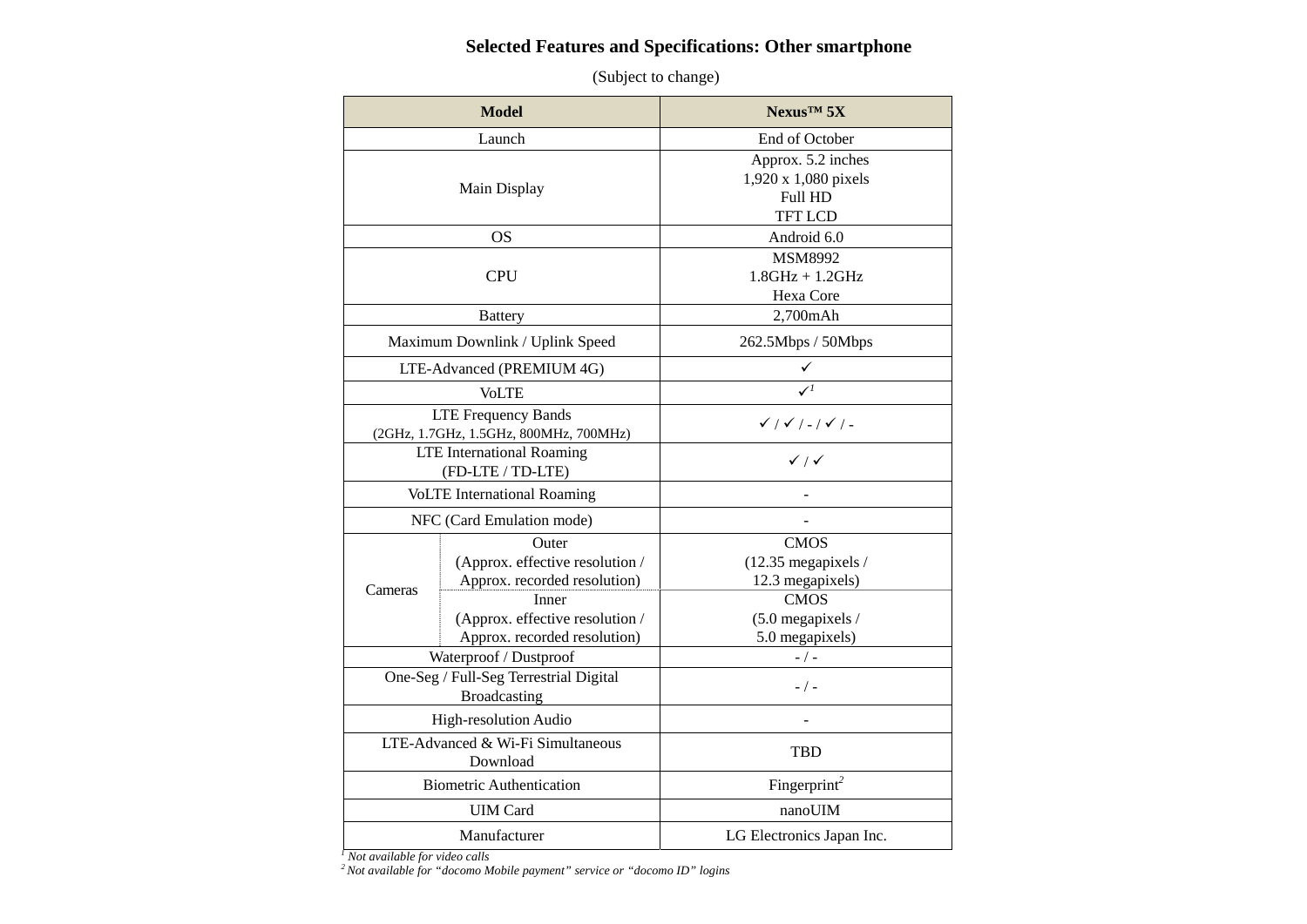## **Selected Features and Specifications: docomo Tablet**

| <b>Model</b>                                                         |                                                                                                                                                      | dtab d-01H                                                                                                             |
|----------------------------------------------------------------------|------------------------------------------------------------------------------------------------------------------------------------------------------|------------------------------------------------------------------------------------------------------------------------|
|                                                                      | Launch                                                                                                                                               | End of November                                                                                                        |
| Main Display                                                         |                                                                                                                                                      | Approx. 10.1 inches<br>1,920 x 1,200 pixels<br><b>WUXGA</b><br><b>TFT LCD</b><br>16,770,000 colors                     |
|                                                                      | OS                                                                                                                                                   | Android 5.1                                                                                                            |
| <b>CPU</b>                                                           |                                                                                                                                                      | Hisilicon Kirin 930<br>$2.0$ GHz + $1.5$ GHz<br>Quad Core                                                              |
|                                                                      | <b>Battery</b>                                                                                                                                       | <b>TBD</b>                                                                                                             |
|                                                                      | Maximum Downlink / Uplink Speed                                                                                                                      | 150Mbps / 50Mbps                                                                                                       |
|                                                                      | LTE-Advanced (PREMIUM 4G)                                                                                                                            |                                                                                                                        |
|                                                                      | <b>VoLTE</b>                                                                                                                                         |                                                                                                                        |
| <b>LTE Frequency Bands</b><br>(2GHz, 1.7GHz, 1.5GHz, 800MHz, 700MHz) |                                                                                                                                                      | $\checkmark$ / $\checkmark$ / - / $\checkmark$ / -                                                                     |
| <b>LTE</b> International Roaming<br>(FD-LTE / TD-LTE)                |                                                                                                                                                      | $-$ / $-$                                                                                                              |
| <b>VoLTE</b> International Roaming                                   |                                                                                                                                                      |                                                                                                                        |
| NFC (Card Emulation mode)                                            |                                                                                                                                                      |                                                                                                                        |
| Cameras                                                              | Outer<br>(Approx. effective resolution /<br>Approx. recorded resolution)<br>Inner<br>(Approx. effective resolution /<br>Approx. recorded resolution) | <b>BSI CMOS</b><br>$(13.0$ megapixels /<br>13.0 megapixels)<br><b>BSI CMOS</b><br>(5.0 megapixels /<br>5.0 megapixels) |
| Waterproof / Dustproof                                               |                                                                                                                                                      | $-/-$                                                                                                                  |
| One-Seg / Full-Seg Terrestrial Digital<br><b>Broadcasting</b>        |                                                                                                                                                      | $\checkmark$ / $\checkmark$                                                                                            |
| High-resolution Audio                                                |                                                                                                                                                      |                                                                                                                        |
| LTE-Advanced & Wi-Fi Simultaneous<br>Download                        |                                                                                                                                                      |                                                                                                                        |
| <b>Biometric Authentication</b>                                      |                                                                                                                                                      |                                                                                                                        |
| <b>UIM Card</b>                                                      |                                                                                                                                                      | miniUIM                                                                                                                |
| Manufacturer                                                         |                                                                                                                                                      | Huawei Technologies Co., Ltd.                                                                                          |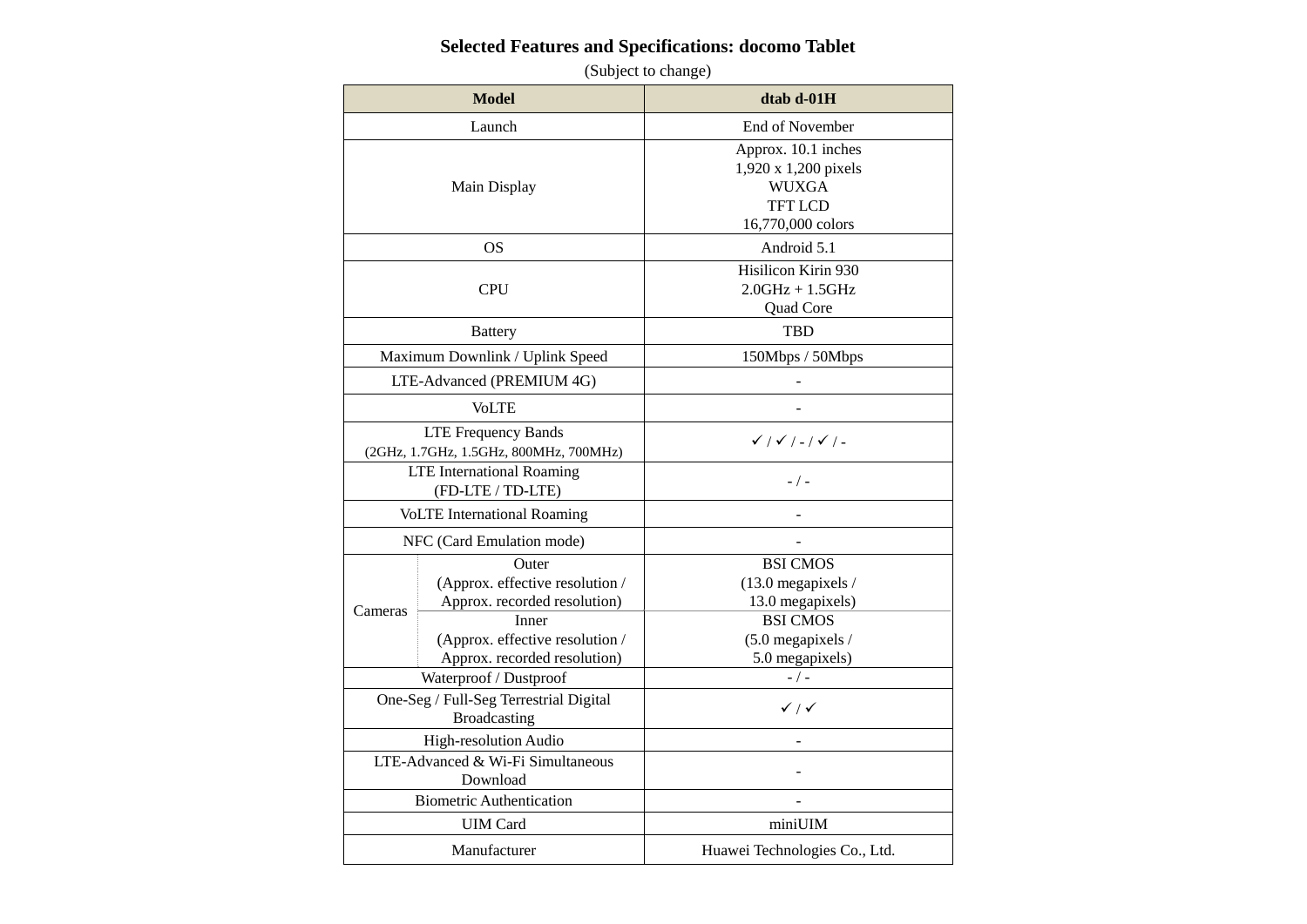# **Selected Features and Specifications: docomo Feature Phone**

| <b>Model</b>                                                  |                                                                          | $P-01H$                                                                        |
|---------------------------------------------------------------|--------------------------------------------------------------------------|--------------------------------------------------------------------------------|
| Launch                                                        |                                                                          | End of November                                                                |
| Main Display                                                  |                                                                          | Approx. 3.4 inches<br><b>Full Wide VGA</b><br><b>TFT LCD</b><br>260,000 colors |
| Sub Display                                                   |                                                                          | Approx. 0.9 inch<br>Organic EL<br>one color                                    |
|                                                               | <b>Battery</b>                                                           | 1,000mAh                                                                       |
| $Xi^{TM}$ LTE                                                 |                                                                          |                                                                                |
| FOMA <sup>™</sup> 3G service<br>(HSDPA / HSUPA)               |                                                                          | 7.2Mbps / 2.0Mbps                                                              |
| Osaifu-Keitai™                                                |                                                                          |                                                                                |
|                                                               | Outer<br>(Approx. effective resolution /<br>Approx. recorded resolution) | <b>CMOS</b><br>$(5.1$ megapixels /<br>4.9 megapixels)                          |
| Cameras                                                       | Inner<br>(Approx. effective resolution /<br>Approx. recorded resolution) |                                                                                |
| Waterproof / Dustproof                                        |                                                                          | $\overline{\checkmark}$ / $\checkmark$<br>(IPX5, 7/IP5X)                       |
| One-Seg / Full-Seg Terrestrial Digital<br><b>Broadcasting</b> |                                                                          | $\checkmark$ / -                                                               |
| <b>UIM</b> Card                                               |                                                                          | miniUIM                                                                        |
| Manufacturer                                                  |                                                                          | Panasonic Mobile Communications Co., Ltd.                                      |